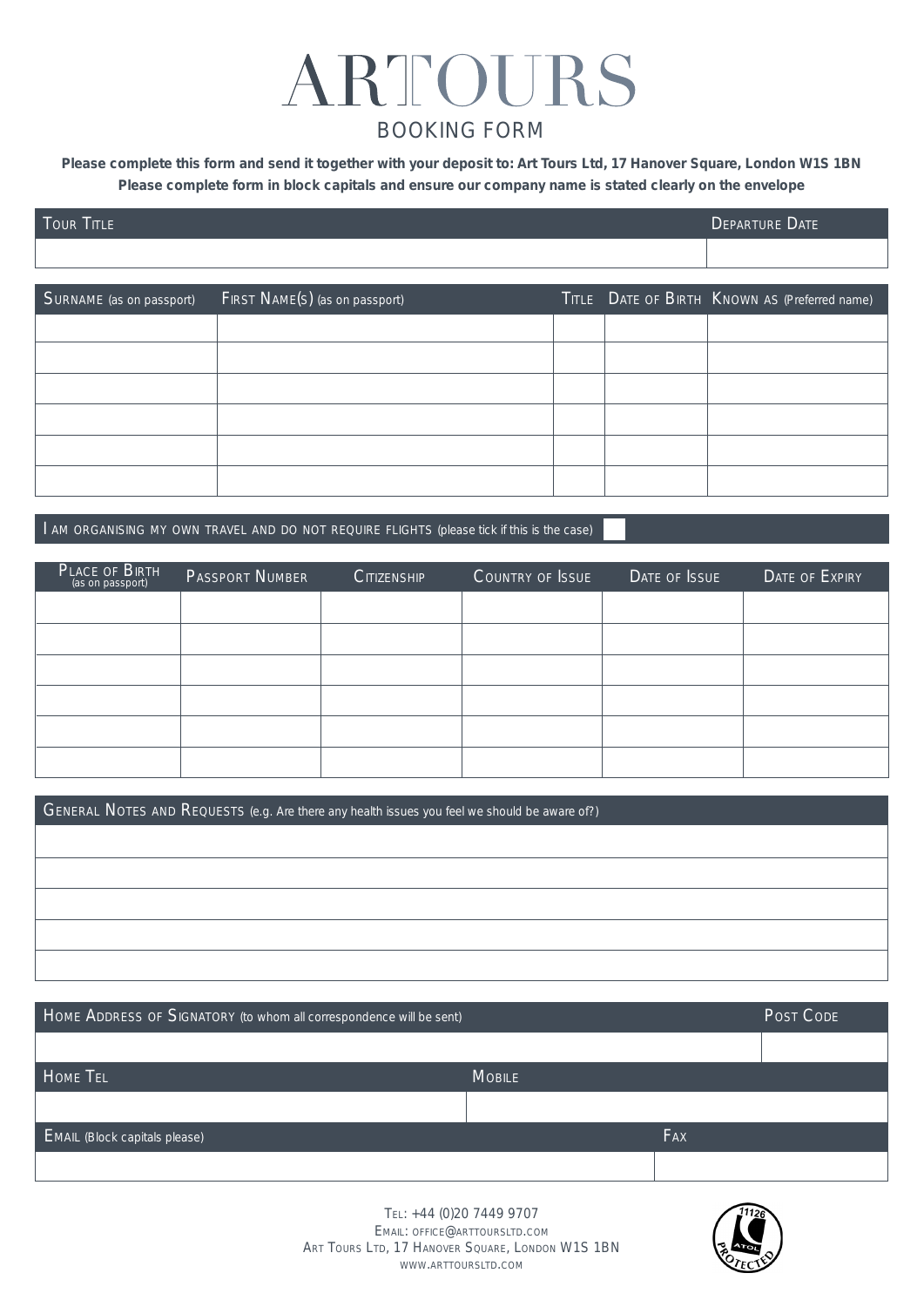# ARTOURS BOOKING FORM

| TYPE / NUMBER OF ROOMS REQUIRED |                       |                      |
|---------------------------------|-----------------------|----------------------|
| Twin                            | <b>DOUBLES</b>        | <b>SINGLES</b>       |
|                                 |                       |                      |
| TOUR PRICE (E)                  | SINGLE SUPPLEMENT (E) | TOTAL TOUR PRICE (E) |
|                                 |                       |                      |

DIEtARY REQUIREMENtS (Please tell us about any special dietary requests)

| INSURANCE (A requirement of our terms & conditions is that you have adequate insurance, particularly in the case of cancellation or medical emergency) |                                    |                         |  |
|--------------------------------------------------------------------------------------------------------------------------------------------------------|------------------------------------|-------------------------|--|
| COMPANY NAME                                                                                                                                           | <b>POLICY NUMBER</b>               | <b>FMERGENCY NUMBER</b> |  |
|                                                                                                                                                        |                                    |                         |  |
| <b>CONTACT IN CASE OF EMERGENCY</b>                                                                                                                    | <b>EMERGENCY CONTACT NUMBER(S)</b> |                         |  |
|                                                                                                                                                        |                                    |                         |  |

Payment

A deposit of 20% of the total cost is required. Please arrange deposit payment of

Full Payment must be sent with this form if your booking is made within eight weeks of departure.

Please make cheques payable to 'Art Tours Ltd'.

We accept credit and debit card payments by Visa, AMEX and Mastercard.

Card Payments are taken in pounds sterling over the phone. Please call the office on +44 (0)20 7449 9707 with your card details. Office hours are Monday – Friday 9am – 6pm GMT. All International card payments are subject to transaction charges. Please ask for details

For online payment our account is with C.Hoare & Co<br>  $\overline{C}$  Please tick if making an online payment  $\overline{C}$ <br>
Account Number: 02261220 Sort Code: 15-99-00  $\overline{C}$  N.B. Please include Tour reference with Sur

N.B. Please include Tour reference with **Surname & Destination** 

SIGNATURE DATE

ATOL: All the flights and flight-inclusive holidays we sell are financially protected by the ATOL scheme. For more information please see our full terms and conditions below in paragraph 5.

YOUR FINANCIAL PROTECTION: Art Tours Ltd is a company committed to customer satisfaction and consumer financial protection. We are therefore pleased to announce that we financially protect our packages and the money which you pay to us in accordance with ''The Package Travel and Linked Travel Arrangements Regulations 2018''. For more information please see our full terms and conditions below in paragraph 5.

PAYMENt TERMS - In order to confirm your trip you will need to send us a non-refundable deposit for 20% of the total cost of the trip in accordance with our terms and conditions. The balance for your trip must be paid no later than eight weeks prior to departure. If your booking is made within this period the full balance will be due at the time of booking. Please make all cheques payable to 'Art Tours Ltd'. For online banking our account is with C. Hoare & Co, a/c 02261220, Sort Code 15 99 00. Sale is subject to Art Tours Ltd Terms & Conditions.

Please note that all payments taken on debit or credit card will be taken in GBP sterling and so if you are a customer whose payment card is not denominated in GBP, the final price will be calculated in accordance with the applicable exchange rate on the day your card issuer processes the transaction. To avoid this we can accept payment in GBP, EUR and USD by bank transfer and can specify the exact amount required for payment in the specified currency.

If you wish to pay by card please call the office; we only take payment over the phone.

INSURANCE - You must take out full travel insurance to cover all aspects of your holiday and it is part of our terms and conditions that you do so. This insurance should cover all emergency and medical care, cancellation and repatriation costs. If you choose to travel without adequate insurance cover, we will not be liable for any losses howsoever arising, in respect of which insurance cover would otherwise have been available.

PASSPORT & VISA REQUIREMENTS - You will need a ten year passport for travel to all destinations and you will need at least 6 months validity on your current passport. Certain countries require a visa for entry and we will advise you at the time of booking if a visa is required. However, arranging the visa is your responsibility. Any members of the travelling party holding a non-EU passport should check with the embassy in question for specific visa requirements.

HEALTH - Our tours involve walking around cities, classical and other sights and standing in museums. You must ensure that you are physically fit enough to participate in these activities.

TERMS & CONDItIONS - We attach a copy of our booking terms and conditions and these can also be viewed on our website www.arttoursltd.com

TEL: +44 (0)20 7449 9707 EMAIL: OFFICE@ARttOURSLtD.COM ART TOURS LTD, 17 HANOVER SOUARE, LONDON W1S 1BN www.ARttOURSLtD.COM

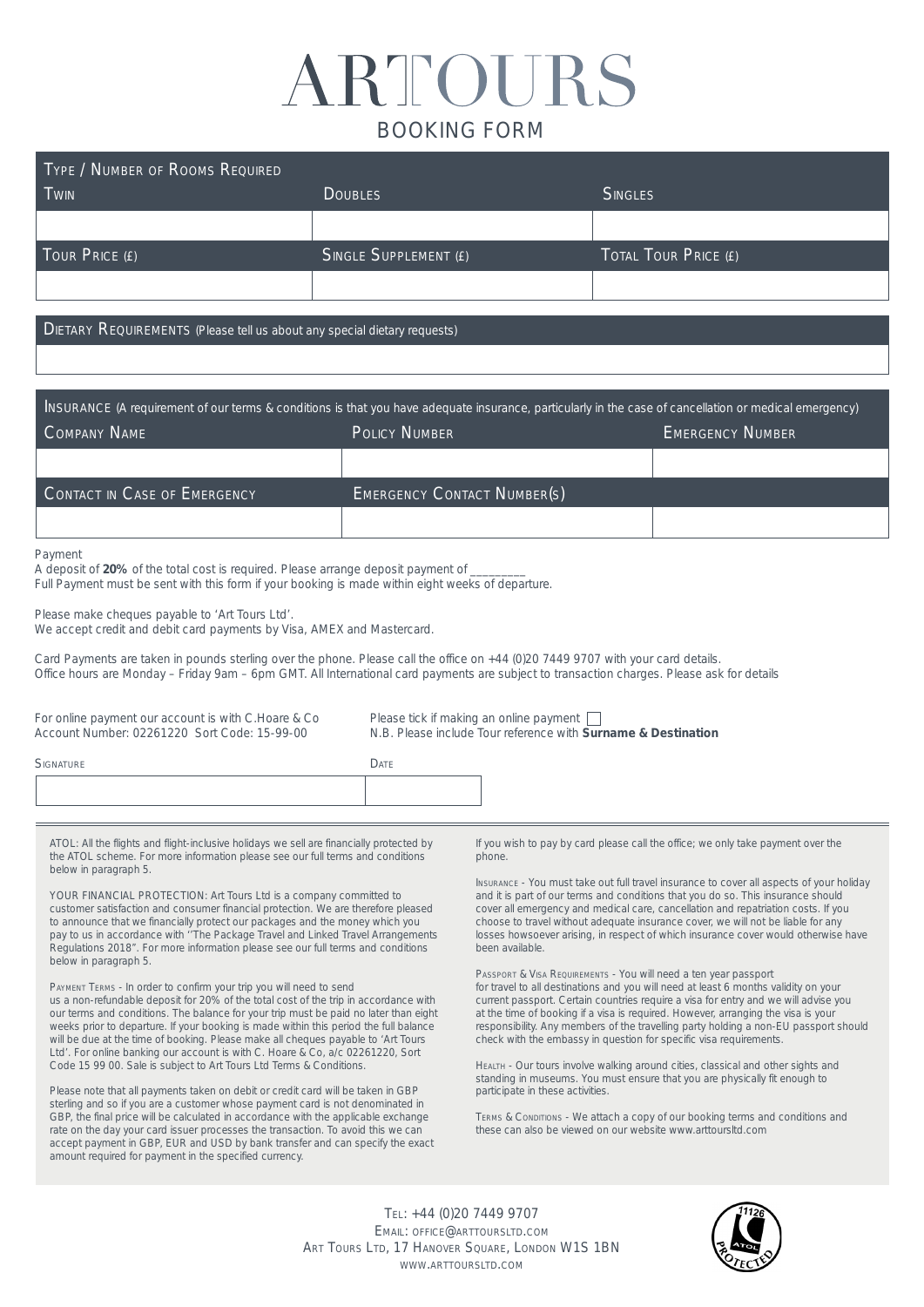Your Contract is with Art Tours Ltd. Please read the following conditions carefully before you make a booking with us. These booking conditions, together with our privacy policy and any other written information we brought to your attention before we confirmed your booking, form the basis of your contract with Art Tours Ltd of 17 Hanover Square London W1S 1BN (registered in England No.6516077)("we", "us", "our"). Please read them carefully as they set out our respective rights and obligations. In these booking conditions references to "you" and "your" include the first named person on the booking and all persons on whose behalf a booking is made or any other person to whom a booking is added or transferred.

# 1) DEFINITIONS

The following terms shall have the meanings set out below when used in these terms & conditions:

**"Tour"** - Means, except where stated, the flights, accommodation, transport and/or all other holiday-related products and services that we are providing you with under this booking that are booked before your departure.

**"Significant Change"** - Includes the following when made before departure:

- (a) a change of resort area for the whole or a major part of your holiday,
- (b) a change of accommodation to that of a lower official classification
- for the whole or a major part of your holiday, (c) a change of UK departure airport except between:
	- The London airports: Gatwick, Heathrow, Luton, Stansted, London City and Southend
	- The South Coast airports: Southampton, Bournemouth and Exeter
	- The South Western airports: Cardiff and Bristol
	- The Midlands airports: Birmingham, East Midlands and Doncaster Sheffield
	- The Northern airports: Liverpool, Manchester and Leeds Bradford
	- The North Eastern airports: Newcastle and Teesside
	- The Scottish airports: Edinburgh, Glasgow, Prestwick and Aberdeen
- (d) a change of outward departure time or overall length of your holiday by more than twelve hours.
- (e) a significant change to your itinerary, missing out one or more destination entirely (in this context, destination shall mean a location on the trip such as a town or city and not one stop or visit at a particular location).

**"Package"** - Means a package as defined in the Regulations.

**"Party"** - Means, where applicable, any person on whose behalf you book a Tour.

**"Quote"** - Means the quote for your Tour that we communicate to you by letter/email and which may be updated by us at any time prior to confirmation of booking.

**"Regulations"** - The Package Travel and Linked Travel Arrangements Regulations 2018.

# 2) BOOKING AND PAYING FOR YOUR ARRANGEMENTS

A booking is made with us when you pay us a deposit (or full payment if you are booking within 8 weeks of departure) and we issue you with a booking confirmation. We reserve the right to return your deposit and decline to issue a booking confirmation at our absolute discretion. A binding contract will come into existence between you and us as soon as we have issued you with a booking confirmation that will confirm the details of your booking and will be sent to you. If your confirmed arrangements include a flight, we will also issue you with an ATOL Certificate. Upon receipt, if you believe that any details on the ATOL Certificate or booking confirmation or any other document are wrong you must advise us immediately as changes can not be made later and it may harm your rights if we are not notified of any inaccuracies in any document within ten days of our sending it out (five days for tickets).

By making a booking, the first named person on the booking agrees on behalf of all persons detailed on the booking that:

a. he/she has read these booking conditions and has the authority to and does agree to be bound by them;

### 2) BOOKING AND PAYING FOR YOUR ARRANGEMENTS (CONT.)

- b. he/she consents to our use of personal data in accordance with our Privacy Policy and is authorised on behalf of all persons named on the booking to disclose their personal details to us, including where applicable, special categories of data (such as information on health conditions or disabilities and dietary requirements);
- c. he/she is over 18 years of age and resident in the United Kingdom and where placing an order for services with age restrictions declares that he/she and all members of the party are of the appropriate age to purchase those services;
- d. he/she accepts financial responsibility for payment of the booking on behalf of all persons detailed on the booking.

#### **Please note: all bookings are subject to availability.**

#### 3) GOVERNINg LAw

This contract is governed by English Law, and the jurisdiction of the English Courts. If however you have booked your holiday in Scotland or Northern Ireland any disputes may be dealt with by the under the law and jurisdiction of Scotland or Northern Ireland.

#### 4) PRICINg

We endeavour to ensure that all the information and prices we supply to you are accurate, however occasionally changes and errors occur and we reserve the right to correct prices and other details in such circumstances. You must check the current price and all other details relating to the arrangements that you wish to book before you make your booking.

The price of your Tour was calculated using the rate of exchange quoted in the xe.com on the date that the cost of the Tour was finalised. **We reserve the right to make changes to advertised prices at any time before your booking**  is confirmed. In the event of a change in our price we will notify you prior to confirming your booking.

Once the price of your chosen Tour has been confirmed and you have received your confirmation invoice, the price of your Tour may only change due to increases which are a direct consequence of changes in: (a) the price of the carriage of passengers resulting from the cost of fuel or other power sources; (b) the level of dues, taxes or fees applicable to the holiday imposed by third parties not directly involved in the performance of the holiday, including tourist taxes, landing taxes or embarkation or disembarkation fees at ports and airports; and (c) the exchange rates relevant to the package. Such variations could include but are not limited to airline cost changes which are part of our contracts with airlines (and their agents), cruise ship operators and any other transport providers.

You will be charged for the amount of any increase in accordance with this paragraph. However, if this means that you have to pay an increase of more than 8% of the price of your Tour (excluding any insurance premiums, amendment charges and/or additional services or travel arrangements), you will have the option of accepting a change to another holiday if we are able to offer one (if this is of equivalent or higher quality you will not have to pay more but if it is of lower quality you will be refunded the difference in price), or cancelling and receiving a full refund of all monies paid to us, except for any amendment charges and any cancellation charges already incurred. Should you decide to cancel for this reason, you must exercise your right to do so within 7 days from the date printed on the final invoice. Should the price of your Tour go down due to the above mentioned price variations, then any refund due will be paid to you less an administrative fee of £50. However, please note that travel arrangements are not always purchased in local currency and some apparent changes have no impact on the price of your travel due to contractual and other protection in place.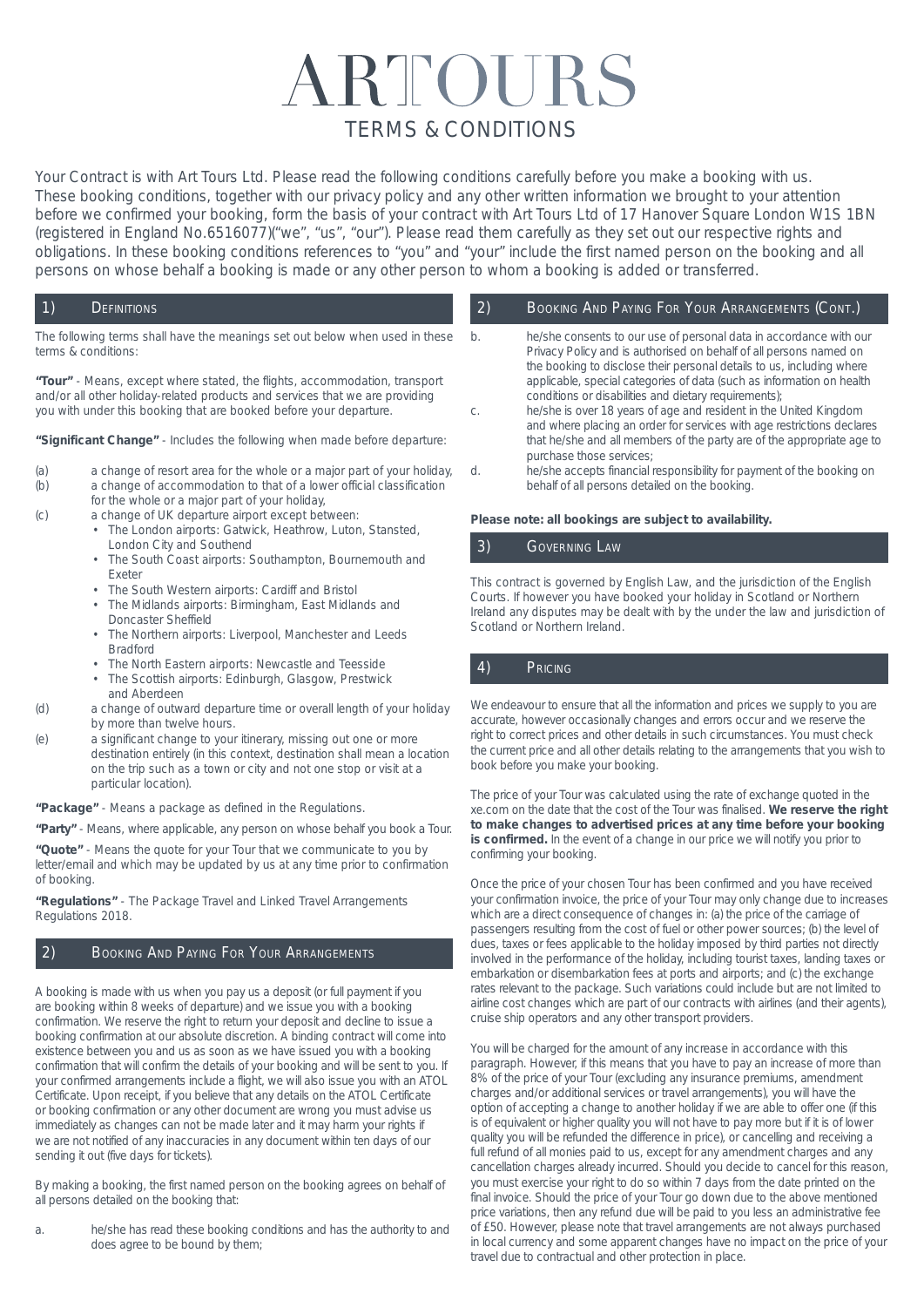# 4) PRICINg (CONtINUED)

There will be no change to the cost of your Tour within 20 days of departure nor will refunds be paid during this period.

Please note that all payments taken on debit or credit card will be taken in GBP sterling and so if you are a customer whose payment card is not denominated in GBP, the final price will be calculated in accordance with the applicable exchange rate on the day your card issuer processes the transaction. To avoid this we can accept payment in GBP, EUR and USD by bank transfer and can specify the exact amount required for payment in the specified currency. If you wish to pay by card please call the office; we only take payment over the phone.

In order to confirm your booking you must pay the deposit indicated in your Quote. The balance (if any) of the cost of your arrangements is due for settlement not later than 8 weeks before departure. If you are booking within 8 weeks of departure, you will be asked to settle the cost of your Tour in full at the time of confirmation. If we do not receive this balance in full and on time, we reserve the right to treat your booking as cancelled by you in which case the cancellation charges set out in paragraph 7 below will become payable.

Payments should be made by:

- (a) bank transfer to the bank account detailed in your Quote, giving the name of the person who made the booking as reference; or
- (b) cheque, made payable to Art Tours Limited, and sent to the following address along with your completed booking form: Art Tours Ltd, 17 Hanover Square, London W1S 1BN
- (c) Payments can be made by credit or debit card as per the instructions above.

# 5) **INSOLVENCY PROTECTION**

We are a company committed to customer satisfaction and consumer financial protection. We are therefore pleased to announce that, at no extra cost to you, and in accordance with the Regulations all passengers booking with us are fully insured for the initial deposit, and subsequently the balance of monies paid as detailed in your booking confirmation form. The policy will also include repatriation if required, arising from the cancellation or curtailment of your travel arrangements due to our insolvency. This insurance has been arranged with Towergate Travel through Zurich Insurance PLC. In the unlikely event of Insolvency, you must Inform Towergate Chapman Stevens, Towergate Travel, Towergate House, Eclipse Park, Sittingbourne Road, Maidstone, Kent, ME14 3EN immediately on +44 (0) 1932 334140 or by email at tcs@towergate.co.uk. Please ensure you retain the booking confirmation form as evidence of cover and value.

Policy exclusions: This policy will not cover any monies paid for Travel Insurance. We provide financial security for flight-inclusive packages by way of our Air Travel Organiser's Licence number 11126, issued by the Civil Aviation Authority, Gatwick Airport South, West Sussex, RH6 0YR, UK, telephone 0333 103 6350, email: claims@caa.co.uk.

When you buy an ATOL protected product from us you will receive an ATOL Certificate. This lists what is financially protected, where you can get information on what this means for you and who to contact if things go wrong. For further information, visit the ATOL website at www.atol.org.uk. The price of our flight inclusive arrangements includes the amount of £2.50 per person as part of the ATOL Protection Contribution (APC) we pay to the CAA. This charge is included in our advertised prices. Not all holiday or travel services offered and sold by us will be protected by the ATOL Scheme. ATOL protection extends primarily to customers who book and pay in the United Kingdom.

We, or the suppliers identified on your ATOL Certificate, will provide you with the services listed on the ATOL Certificate (or a suitable alternative). In some cases, where neither we nor the supplier are able to do so for reasons of insolvency, an alternative ATOL holder may provide you with the services you have bought (at no extra cost to you). You agree to accept that in those circumstances the alternative ATOL holder will perform those obligations and you agree to pay any money outstanding to be paid by you under your contract to that alternative ATOL holder. However, you also agree that in some cases it will not be possible to appoint an alternative ATOL holder, in which case you will be entitled to make a claim under the ATOL Scheme (or your credit card issuer where applicable).

### 5) INSOLVENCY PROTECTION (CONTINUED)

If we, or the suppliers identified on your ATOL certificate, are unable to provide the services listed (or a suitable alternative, through an alternative ATOL holder or otherwise) for reasons of insolvency, the Trustees of the Air Travel Trust may make a payment to (or confer a benefit on) you under the ATOL scheme. You agree that in return for such a payment or benefit you assign absolutely to those Trustees any claims which you have or may have arising out of or relating to the nonprovision of the services, including any claim against us, the travel agent (or your credit card issuer where applicable). You also agree that any such claims may be re-assigned to another body, if that other body has paid sums you have claimed under the ATOL scheme.

### 6) IF YOU CHANGE YOUR BOOKING

If, after our confirmation invoice has been issued, you want to change any part of your Tour please contact us immediately and we will do all we can to help you, but it may not always be possible. Any request for changes must be in writing from the person who made the booking. If it is possible to make the change, you will be asked to pay an administration charge of £50 per person and any further cost we incur in making this alteration. You should be aware that these costs could increase the closer to the departure date that changes are made. Where we are unable to assist you and you do not wish to proceed with the original booking we will treat this as a cancellation by you. A cancellation fee may be payable in accordance with paragraph 7.

#### **Please note that certain travel arrangements may not be changed after a reservation has been confirmed and any alteration could incur a cancellation charge of up to 100% of that part of the arrangements. In some cases, any changes made may mean you having to pay for the cancelled arrangements and purchasing new ones at full cost.**

#### Transfer of Booking:

If you or any member of your party is prevented from travelling, that person(s) may transfer their place to someone else, subject to the following conditions:

- (a) that person is introduced by you and satisfies all the conditions applicable to the holiday;
- (b) we are notified not less than 7 days before departure;
- (c) you pay any outstanding balance payment, an amendment fee of £50 per person transferring, as well as any additional fees, charges or other costs arising from the transfer; and
- (d) the transferee agrees to these booking conditions and all other terms of the contract between us.

You and the transferee remain jointly and severally liable for payment of all sums. If you are unable to find a replacement, cancellation charges as set out in paragraph 7 will apply in order to cover our estimated costs. Otherwise, no refunds will be given for passengers not travelling or for unused services.

# 7) IF YOU CANCEL YOUR BOOKING BEFORE DEPARTURE

You, or any member of your Party, may cancel your travel arrangements at any time. If any member of your Party decides to cancel their place on the Tour, the person who made the booking must notify us of the decision as soon as possible by sending written notification by mail. Cancellation will be effective from the date it is received by us. Since we incur costs in cancelling your travel arrangements, you will have to pay the applicable percentage of the total booking price by way of cancellation charges set out below:

| Period before departure within which<br>notice of cancellation is received by us<br>in writing | <b>Cancellation charge</b><br>(% of total booking<br>price) |
|------------------------------------------------------------------------------------------------|-------------------------------------------------------------|
| More than 56 days                                                                              | Loss of deposit only                                        |
| 56-28 days                                                                                     | 50%                                                         |
| 27-15 days                                                                                     | 75%                                                         |
| 14 days or less                                                                                | 100%                                                        |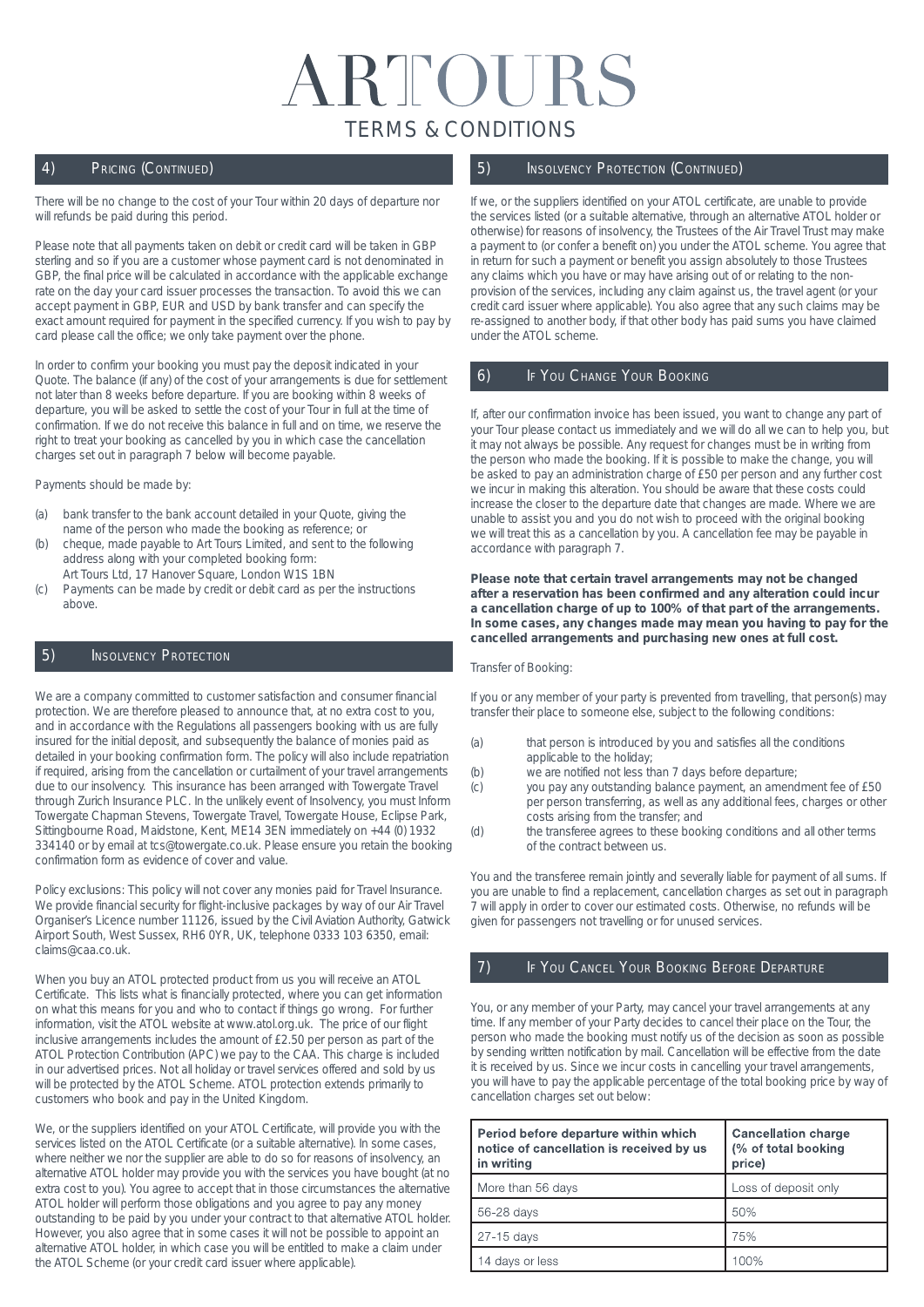### 7) IF YOU CANCEL YOUR BOOKING BEFORE DEPARTURE (CONT.)

#### **Our cancellation charges are a percentage of the total Tour cost, not including amendment charges, which are non-refundable.**

Please note that insurance premiums and amendments charges are not refundable in any circumstances.

Important Note: Certain arrangements may not be amended after they have been confirmed and any alteration or cancellation could incur a cancellation charge of up to 100% of that part of the arrangements in addition to the charge above.

If the reason for your cancellation is covered under the terms of your insurance policy, you may be able to reclaim these charges.

We will deduct the cancellation charge(s) from any monies you have already paid to us.

Please note that if only some members of your Party cancel, in addition to incurring the applicable cancellation charges we may recalculate the holiday cost for the remaining members of your Party. You may have to pay extra charges such as single room supplements.

### 8) CANCELLATION BY YOU DUE TO UNAVOIDABLE AND EXtRAORDINARY CIRCUMStANCES

You have the right to cancel your confirmed holiday before departure without paying a cancellation charge in the event of "unavoidable and extraordinary circumstances" occurring at your holiday destination or its immediate vicinity and significantly affecting the performance of the holiday or significantly affecting the transport arrangements to the destination. In these circumstances, we shall provide you with a full refund of the monies you have paid but we will not be liable to pay you any additional compensation. Please note that your right to cancel in these circumstances will only apply where the Foreign and Commonwealth Office advises against travel to your destination or its immediate vicinity. For the purposes of this paragraph, "unavoidable and extraordinary circumstances" means warfare, acts of terrorism, significant risks to human health such as the outbreak of serious disease at the travel destination or natural disasters such as floods, earthquakes or weather conditions which make it impossible to travel safely to the travel destination.

# 9) CUTTING YOUR HOLIDAY SHORT

If you decide or are forced to cut short your holiday and return home early in circumstances where you have no reasonable cause for complaint about the standard of accommodation and/or services provided by us, we may not offer you any refund for the remainder of your holiday not completed or services unused, nor assist with any associated costs you may incur. Depending on your circumstances, your travel insurance may offer cover for curtailment and we suggest that any claim is made directly with them.

**Certain travel arrangements may not be cancelled after they have been confirmed and any cancellation could incur a cancellation charge of up to 100% of that part of the arrangements.**

### 10) IF WE CHANGE OR CANCEL

As we plan your holiday arrangements many months in advance we may occasionally have to make changes or cancel your booking and we reserve the right to do so at any time.

**Changes:** If we make an insignificant change to your holiday, we will make reasonable efforts to inform you or your travel agent as soon as reasonably possible if there is time before your departure but we will have no liability to you. Examples of insignificant changes include alteration of your outward/return flights by less than 12 hours, changes to aircraft type, change of accommodation to another of the same or higher standard, changes of carriers. Please note that carriers such as airlines used in the brochure may be subject to change.

#### 10) IF WE CHANGE OR CANCEL (CONTINUED)

Whilst we shall do our best not to make any significant alteration to your Tour, occasionally we may have to make a Significant Change to your confirmed arrangements (as defined in paragraph 1).

**Cancellation:** We will not cancel your travel arrangements less than 60 days before your departure date, except for reasons of Force Majeure or failure by you to pay the final balance or where the minimum number of clients for a particular travel arrangement is not reached (provided that we shall not cancel due to not meeting the minimum numbers within 20 days of the date of departure).

If we have to make a Significant Change or cancel, we will tell you as soon as possible and if there is time to do so before departure, we will offer you the choice of:

- i (for Significant Changes) accepting the changed arrangements; or<br>ii having a refund of all monies paid; or
- ii having a refund of all monies paid; or<br>iii accepting an offer of alternative trave
- accepting an offer of alternative travel arrangements of a comparable or higher standard from us, if available (at no extra cost); or
- iv if available, accepting an offer of alternative arrangements of a lower standard, with a refund of the price difference between the original arrangements and the alternative arrangements.

You must notify us of your choice within 7 days of our offer. If we do not hear from you within 7 days, we will contact you again to request notification of your choice. If you fail to respond again, we will assume that you have chosen to accept the change or alternative booking arrangements.

#### **Compensation:**

In addition to a full refund of all monies paid by you, we will pay you compensation as detailed below, in the following circumstances:

- (a) If, where we make a Significant Change, you do not accept the changed arrangements and cancel your booking;
- (b) If we cancel your booking and no alternative arrangements are available.

The compensation that we offer does not exclude you from claiming more if you are entitled to do so:

| Period before departure when<br>major change/cancellation is<br>notified | Compensation payable per adult |
|--------------------------------------------------------------------------|--------------------------------|
| More than 56 days                                                        | <b>NIL</b>                     |
| 42-56 days                                                               | £20                            |
| 29-41 days                                                               | £30                            |
| 15-28 days                                                               | £40                            |

IMPORTANT NOTE: We will not pay you compensation where:

- (a) we make an insignificant change; or
- (b) we make a Significant Change or cancel more than 8 weeks before departure; or
- (c) we make a Significant Change and you accept those changed arrangements or you accept an offer of alternative travel arrangements;
- (d) we are forced to make a change or cancel as a result of Force Majeure; or
- (e) we have to cancel your arrangements as a result of your failure to make full payment on time;
- (f) the Tour is cancelled because the number of persons who
- (g) agree to take it is less than the minimum number required, and you are informed of the cancellation in writing within the period indicated in the description of the Tour.

If we become unable to provide a significant proportion of the arrangements that you have booked with us after you have departed, we will, if possible, make alternative arrangements for you at no extra charge and where those alternative arrangements are of a lower standard, provide you with an appropriate price reduction.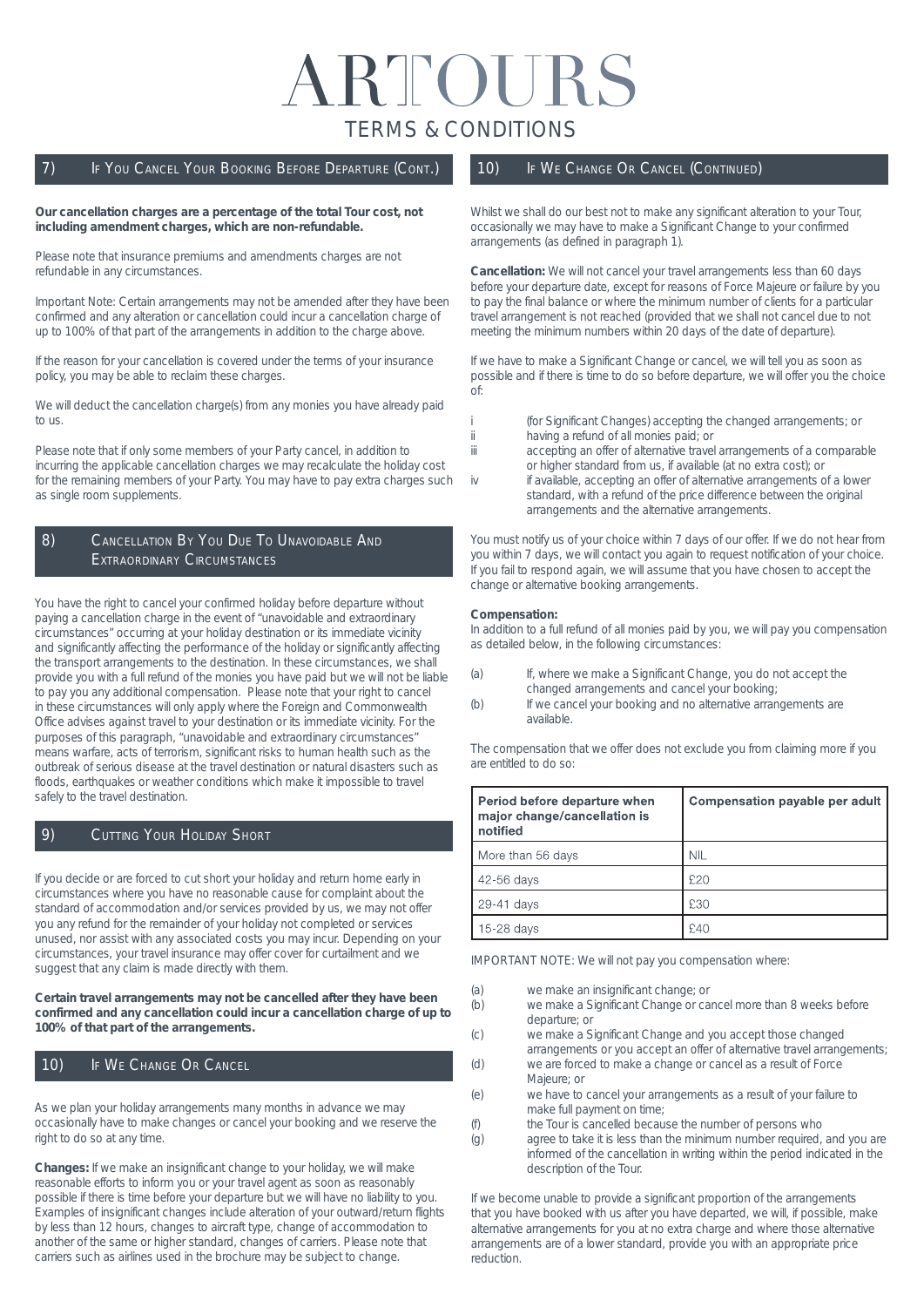#### 11) FORCE MAJEURE

Except where otherwise expressly stated in these Booking Conditions we will not be liable or pay you compensation if our contractual obligations to you are affected by "Force Majeure". For the purposes of these Booking Conditions, Force Majeure means any event beyond our or our supplier's control, the consequences of which could not have been avoided even if all reasonable measures had been taken. Examples include warfare and acts of terrorism (and threat thereof), civil strife, significant risks to human health such as the outbreak of serious disease at the travel destination or natural disasters such as floods, earthquakes or weather conditions which make it impossible to travel safely to the travel destination or remain at the travel destination, the act of any government or other national or local authority including port or river authorities, industrial dispute, labour strikes, lock closure, natural or nuclear disaster, fire, chemical or biological disaster, unavoidable technical problems with transport and all similar events outside our or the supplier(s) concerned's control.

Brexit Implications: please note that certain travel arrangements may be affected as a result of the United Kingdom's decision to leave the European Union. This could include an unavailability of certain flight routes, access to certain ports and airports and changes to the visa requirements of British citizens travelling to, within or through the EU. Please rest assured that this is something we will continue to monitor and will advise our customers as soon as possible if we become aware of any confirmed bookings that will be affected. However, since this is something which is completely unprecedented and outside our control, we would treat any such changes as Force Majeure, and whilst we will endeavour to provide suitable alternative arrangements or refunds where possible, we will not be liable to pay you any compensation.

### 12) Issues WITH FLIGHTS

Airlines occasionally may change the type of aircraft used on a particular flight without advance warning. Scheduled and charter flight timings and days of operation are subject to change. We will advise you of any significant change as soon as we ourselves are informed by the airline. Minor timing changes will be shown on the flight tickets, which you should check carefully when received. Any change in the identity of the carrier(s), flight timings, and/or aircraft type will not entitle you to cancel or change to other arrangements without paying our normal charges.

If you or any member of your party misses your flight or other transport arrangement, it is cancelled or you are subject to a delay of over 3 hours for any reason, you must contact us and the airline or other transport supplier concerned immediately.

Under EU Law, you have rights in some circumstances to refunds and/or compensation from the airline in cases of denied boarding, cancellation or delay to flights. Full details of these rights will be publicised at EU airports and will also be available from airlines. If the airline does not comply with these rules you should complain to the Civil Aviation Authority at www.caa.co.uk/passengers. Reimbursement in such cases is the responsibility of the airline and will not automatically entitle you to a refund of your holiday price from us. If, for any reason, you do not claim against the airline and make a claim for compensation from us, you must, at the time of payment of any compensation to you, make a complete assignment to us of the rights you have against the airline in relation to the claim that gives rise to that compensation payment. A delay or cancellation to your flight does not automatically entitle you to cancel any other arrangements even where those arrangements have been made in conjunction with your flight.

We cannot accept liability for any delay which is due to any of the reasons set out in paragraph 12 of these Booking Conditions (which includes the behaviour of any passenger(s) on any flight who, for example, fails to check in or board on time).

The carrier(s), flight timings and types of aircraft shown in this brochure or on our website and detailed on your confirmation invoice are for guidance only and are subject to alteration and confirmation. We shall inform you of the identity of the actual carrier(s) as soon as we become aware of it. The latest flight timings will be shown on your tickets which will be despatched to you approximately two weeks before departure. You should check your tickets very carefully immediately on receipt to ensure you have the correct flight times. If flight times change after tickets have been dispatched we will contact you as soon as we can to let you know.

#### 12) Issues WITH FLIGHTS (CONTINUED)

Please note the existence of a 'community list' (available for inspection at http://europa.eu.int/comm/transport/air/safety/flywell\_en.htm) detailing air carriers that are subject to an operating ban within the EU Community.

#### 13) PASSpORtS AND VISAS

It is your responsibility to check and fulfill the passport, visa, health and immigration requirements applicable to your itinerary. We can only provide general information about this. You must check requirements for your own specific circumstances with the relevant Embassies and/or Consulates and your own doctor as applicable. Requirements do change and you must check the up to date position in good time before departure.

Most countries now require passports to be valid for at least 6 months after your return date. If your passport is in its final year, you should check with the Embassy of the country you are visiting. For further information contact the Passport Office on 0870 5210410 or visit https://www.gov.uk/browse/citizenship/passports.

For European holidays you should obtain a completed and issued form EHIC prior to departure.

Up to date travel advice can be obtained from the Foreign and Commonwealth Office, visit https://www.gov.uk/travelaware.

Non British passport holders, including other EU nationals, should obtain up to date advice on passport and visa requirements from the Embassy, High Commission or Consulate of your destination or country(ies) through which you are travelling,

We do not accept any responsibility if you cannot travel, or incur any other loss because you have not complied with any passport, visa, immigration requirements or health formalities. If your failure to hold any necessary travel or other documents results in fines, surcharges or other financial penalties being imposed on us, you will be responsible for reimbursing us accordingly.

A number of Governments are introducing new requirements for air carriers to provide personal information about all travellers on their aircraft to the Authorities before the aircraft leaves the UK. The data will be collected either at the airport when you check in or in some circumstances when, or after you make your booking. Accordingly, you are advised to allow extra time to check in for your flight. Where we collect this data, we will treat it in accordance with our privacy policy.

In the event we are asked to reissue tickets that have been lost, destroyed or stolen and we agree to do so, any charges incurred as a result of this will be payable by you.

The Foreign & Commonwealth Advice Unit may have issued information about your holiday destination. You are advised to check this information at **www.fco.gov.uk.**

#### 14) INSURANCE

It is important that you have insurance cover and that it is adequate for your needs. We cannot be responsible for any costs you incur due to failure to do so. For your own peace of mind the insurance should cover you if you have cancelled your arrangements, or for any emergencies that may arise whilst on holiday. Please check your policy and take it on holiday with you. For those who participate in sports and activities whilst on holiday that have been organised and arranged independently of us, it should be understood that participation is at the individual's own risk and it is your responsibility to obtain the relevant insurance. It is a condition of the contract, and by making a booking with us you are confirming, that you and all members of your Party have adequate travel insurance in force for the entire duration of your Tour.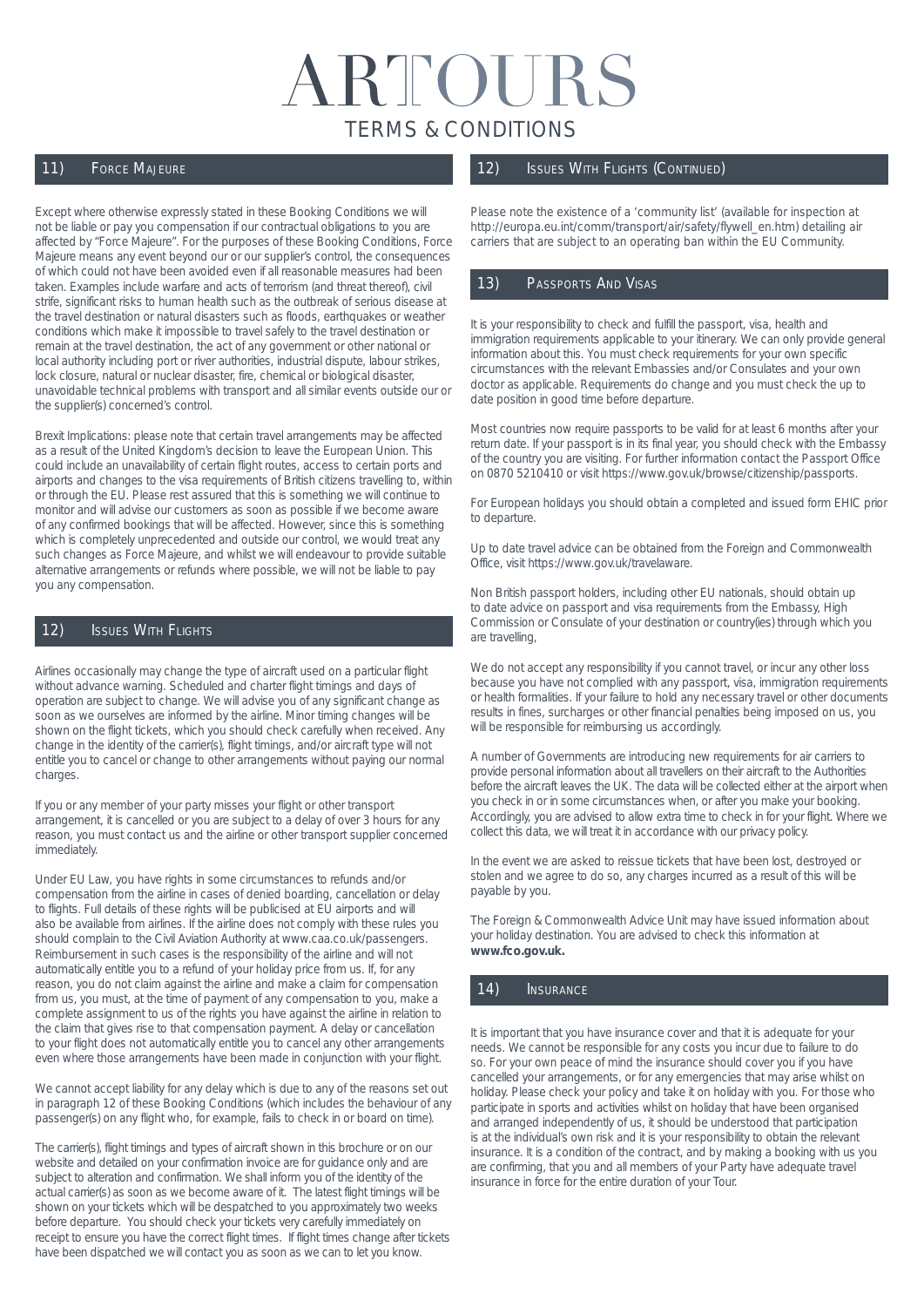# 15) YOUR BEhAVIOUR

You are responsible for the proper behaviour of yourself and your Party on your Tour. If we or any other person in authority is of the reasonable opinion that you or any member of your Party is behaving in such a way as to cause or be likely to cause danger or upset to any other person or damage to property, we reserve reasonable discretion to refuse your booking or to remove you or a member of your Party from the Tour. No refund or payment of any expenses or costs incurred by you will be made under these circumstances. You will be responsible for making full payment for any damage or loss caused by you or any member of your Party during your time away. Payment must be made direct at the time to the service supplier concerned, failing which you will be responsible for meeting any claims subsequently made against us (together with our own and the other party's full legal costs) as a result of your actions.

We cannot be held responsible for the actions or behaviour of other quests or individuals who have no connection with your booking arrangements or with us.

#### 16) COMPLAINTS

We make every effort to ensure that your holiday arrangements run smoothly but if you do have a problem or complaint at any time during your Tour, you must report it immediately to the supplier(s) of the service(s) in question and our representative (if applicable) who will endeavour to put things right. You must give us every possibility to reasonably rectify the situation. Most problems or complaints can be resolved while you are away, however if you remain dissatisfied, you must write to us within a reasonable period of time (we would suggest 28 days) of your return to the UK giving full details of your complaint.

Please send letters to:

#### Art Tours Ltd 17 Hanover Square London W1S 1BN

Please keep your letter concise and to the point. This will assist us to quickly identify your concerns and speed up our response to you. **If you fail to follow this procedure we will have been deprived of the opportunity to investigate and rectify your complaint and may impact the way that your complaint is dealt with.**

# 17) OUR RESPONSIBILITIES

- (1) We will accept responsibility for the arrangements we agree to provide or arrange for you as an "organiser" under the Regulations, as set out below and as such, we are responsible for the proper provision of all travel services included in your package, as set out in your confirmation invoice. Subject to these Booking Conditions, if we or our suppliers negligently perform or arrange those services and we don't remedy or resolve your complaint within a reasonable period of time, and this has affected the enjoyment of your package holiday you may be entitled to an appropriate price reduction or compensation or both. You must inform us without undue delay of any failure to perform or improper performance of the travel services included in this package. The level of any such price reduction or compensation will be calculated taking into consideration all
- (2) We will not be responsible or pay you compensation for any injury, illness, death, loss, damage, expense, cost or other claim of any description if it results from:
	- (a) the acts and/or omissions of the person affected; or
	- (b) the acts and/or omissions of a third party unconnected with the provision of the services contracted for and which were unavoidable and extraordinary; or
- (c) Force Majeure (as defined in paragraph 11).
- (3) We limit the amount of compensation we may have to pay you if we are found liable under this paragraph:
	- (a) loss of and/or damage to any luggage or personal possessions and money: the maximum amount we will have to pay you in respect of these claims is an amount equivalent to the excess on your insurance policy which applies to this type of loss per person in total because you are required to have adequate insurance in place to cover any losses of this kind.

# 17) OUR RESpONSIbILItIES (CONtINUED)

- (b) Claims not falling under (a) above and which don't involve injury, illness or death: the maximum amount we will have to pay you in respect of these claims is up to three times the price paid by or on behalf of the person(s) affected in total. This maximum amount will only be payable where everything has gone wrong and you or your party has not received any benefit at all from your booking.
- (c) Claims in respect of international travel by air, sea and rail, or any stay in a hotel:
- (i) The extent of our liability will in all cases be limited as if we were carriers under the appropriate Conventions, which include The Warsaw/Montreal Convention (international travel by air); The Athens Convention (with respect to sea travel); The Berne/Cotif Convention (with respect to rail travel) and The Paris Convention (with respect to hotel arrangements). You can ask for copies of these Conventions from our offices. Please contact us. In addition, you agree that the operating carrier or transport company's own 'Conditions of Carriage' will apply to you on that journey. When arranging transportation for you, we rely on the terms and conditions contained within these international conventions and those 'Conditions of Carriage'. You acknowledge that all of the terms and conditions contained in those 'Conditions of Carriage' form part of your contract with us, as well as with the transport company and that those 'Conditions of Carriage' shall be deemed to be included by reference into this contract.
- (ii) In any circumstances in which a carrier is liable to you by virtue of the Denied Boarding Regulation 2004, any liability we may have to you under our contract with you, arising out of the same facts, is limited to the remedies provided under the Regulation as if (for this purpose only) we were a carrier.
- (iii) When making any payment, we are entitled to deduct any money which you have received or are entitled to receive from the transport provider or hotelier for the complaint or claim in question.
- (4) It is a condition of our acceptance of liability under this paragraph that you notify any claim to us and our supplier(s) strictly in accordance with the complaints procedure set out in these conditions.
- (5) Where any payment is made, the person(s) receiving it (and their parent or guardian if under 18 years) must also assign to us or our insurers any rights they may have to pursue any third party and must provide ourselves and our insurers with all assistance we may reasonably require.
- (6) Please note, we cannot accept any liability for any damage, loss or expense or other sum(s) of any description:
	- (a) which on the basis of the information given to us by you concerning your booking prior to our accepting it, we could not have foreseen you would suffer or incur if we breached our contract with you; or
- (b) relate to any business. (7) We will not accept responsibility for services or facilities which do not form part of our agreement or where they are not advertised in our

brochure. For example any excursion you book whilst away, or any service or facility which your hotel or any other supplier agrees to provide for you.

(8) Where it is impossible for you to return to your departure point as per the agreed return date of your package, due to "unavoidable and extraordinary circumstances", we shall provide you with any necessary accommodation (where possible, of a comparable standard) for a period not exceeding three nights per person. Please note that the 3 night cap does not apply to persons with reduced mobility, pregnant women or unaccompanied minors, nor to persons needing specific medical assistance, provided we have been notified of these particular needs at least 48 hours before the start of your holiday. For the purposes of this paragraph, "unavoidable and extraordinary circumstances" mean warfare, acts of terrorism, significant risks to human health such as the outbreak of serious disease at the travel destination or natural disasters such as floods, earthquakes or weather conditions which make it impossible to travel safely back to your departure point.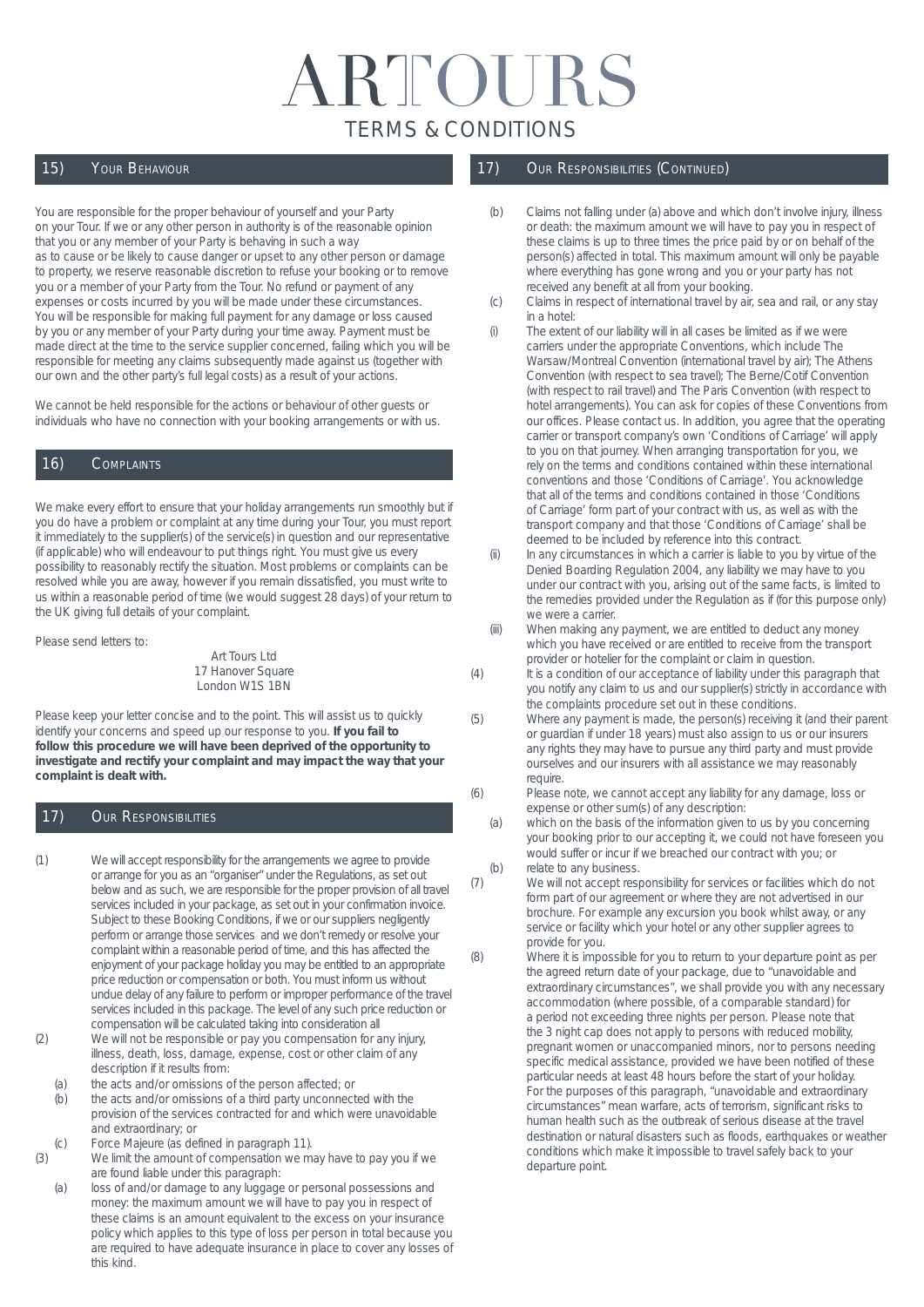# 18) USE OF YOUR INFORMAtION

In order to process your booking and to ensure that your travel arrangements run smoothly and meet your requirements, we need to use the personal information you provide us, such as name, address, any special needs, medical, health, dietary or mobility requirements. We may pass on personal information to other relevant suppliers of your travel arrangements such as hotels, airlines and transport companies. Your personal information may also be provided to credit and debit card companies, security and/or credit checking companies, government and enforcement agencies, public authorities such as customs and immigration, if required by them, or as required by law. This may involve sending your personal information between different countries, including countries outside the European Economic Area, where controls on data protection may not be as strong as the legal requirements in the UK. All such transfers will be made in accordance with our privacy policy. If we cannot pass on your personal information to the relevant suppliers, we cannot properly effect your booking.

#### 19) SPECIAL REQUESTS

If you have a special request for a facility or service e.g. adjoining rooms, airline seat requests or special meal types on flights, we shall pass this request on to the relevant supplier but we cannot guarantee that it will be met and we shall have no liability to you if it is not. We cannot accept any booking that is conditional upon special requests being met and must emphasise that verbal confirmations of special requests cannot be taken as a guarantee that they will be met. Failure to meet any special request will not be a breach of contract on our part unless the request has been specifically confirmed by us.

#### 20) DISABILITIES

We are happy to advise and assist you in choosing a suitable Tour. As some of the accommodation and resorts offered may lack even the simplest facilities, such as ramps for wheelchairs, lifts etc, it is important that, when booking, you advise us of any disabilities and special requirements to make sure the Tour meets your specific needs. If we reasonably feel unable to properly accommodate the particular needs of the person(s) concerned, we will not confirm the booking or, if full details are not given at the time of booking, we may cancel your Tour when we become aware of these details. Any cancellation charge incurred by our suppliers will be passed on to you.

### 21) FORFIGN OFFICE ADVICE

You are responsible for making yourself aware of Foreign Office advice in regard to the safety of the countries and areas in which you will be travelling and to make your decisions accordingly. Advice from the Foreign Office to avoid or leave a particular country may constitute Force Majeure.

#### 22) PROMPT ASSISTANCE

If, whilst you are on holiday, you find yourself in difficulty for any reason, we will offer you such prompt assistance as is appropriate in the circumstances. In particular, we will provide you with appropriate information on health services, local authorities and consular assistance, and assistance with distance communications and finding alternative travel arrangements. Where you require assistance which is not owing to any failure by us, our employees or sub-contractors, we will not be liable for the costs of any alternative travel arrangements or other such assistance you require. Any supplier, airline or other transport supplier may however pay for or provide refreshments and/ or appropriate accommodation and you should make a claim directly to them. Subject to the other terms of these Booking Conditions, we will not be liable for any costs, fees or charges you incur in the above circumstances, if you fail to obtain our prior authorisation before making your own travel arrangements. Furthermore, we reserve the right to charge you a fee for our assistance in the event that the difficulty is caused intentionally by you or a member of your party, or otherwise through your or your party's negligence.

### 23) CONDITIONS OF SUPPLIERS

Many of the services which make up your holiday are provided by independent suppliers. Those suppliers provide these services in accordance with their own terms and conditions which will form part of your contract with us. Some of these terms and conditions may limit or exclude the supplier's liability to you, usually in accordance with applicable International Conventions. Copies of the relevant parts of these terms and conditions are available on request from us or the supplier concerned.

#### 24) EXCURSIONS

Excursions or other tours that you may choose to book or pay for whilst you are on holiday are not part of your contracted arrangements with us. For any excursion or other tour that you book, your contract will be with the operator of the excursion or tour and not with us. We are not responsible for the provision of the excursion or tour or for anything that happens during the course of its provision by the operator.

#### 25) GENERAL

- (a) A person who is not a party to these terms & conditions shall have no rights under the Contracts (Rights of Third Parties) Act 1999 (but this does not affect any rights which are available apart from under that Act).
- (b) These terms & conditions, together with our Quote, confirmation invoice and any payment method instructions, constitute the entire agreement between you and us and supersede all previous agreements in respect of your Tour.
- (c) If any provision or term of these terms & conditions is declared illegal, invalid or unenforceable for any reason, that term or provision shall be deleted from these terms & conditions and the validity and enforceability of the other provisions of these terms & conditions shall not be affected.
- (d) Except as otherwise provided in these terms & conditions, these terms & conditions are personal to you and you may not assign, transfer or subcontract any obligations or benefits under them without our prior written consent.
- (e) No addition to or modification of these terms & conditions shall be binding unless agreed in writing by both you and us.